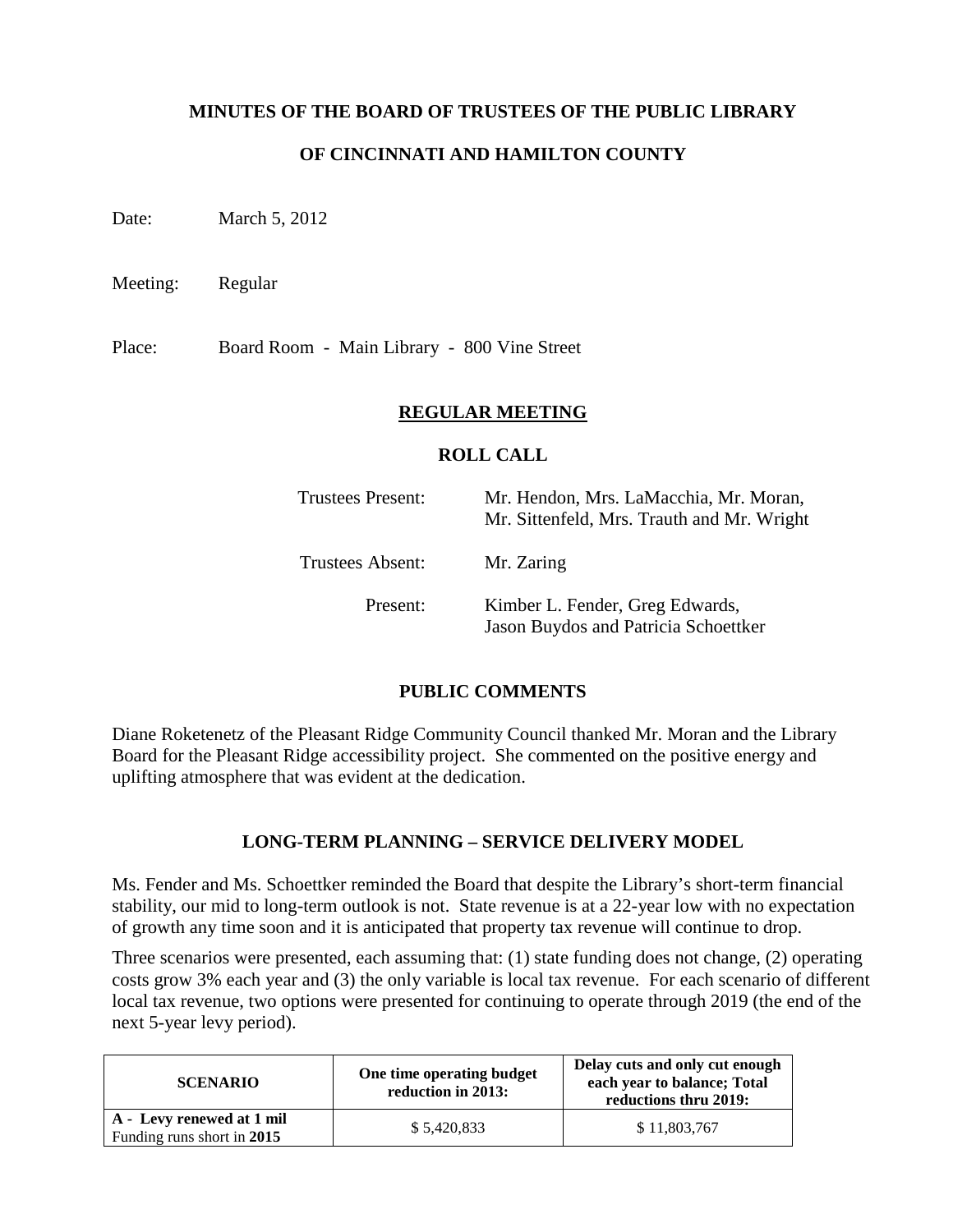| <b>B</b> - Levy renewed at 1.3 mils<br>Funding runs short in 2017 | \$1,931,876  | \$7,098,583  |
|-------------------------------------------------------------------|--------------|--------------|
| C - Levy fails<br>Funding runs short in 2015                      | \$17,050,688 | \$27,487,712 |

Solid options for a long-term solution can only be identified by thoroughly examining the Library's service delivery model. The Library's current model includes delivery of service from a Main Library and 40 branch locations. With the exception of the Bond Hill consolidation in 2008, the location and number of branches have not changed for many years and every location provides full service. Digital services and the use of electronic resources are growing rapidly, but they generally are provided *in addition* to physical materials or physical locations, not as a better alternative. Our current service delivery model may or may not be outdated; regardless, it is not sustainable.

We have choices in how we respond to our funding challenges. We can continue our current provision of services and, when revenue falls short, ask Hamilton County tax payers to either pay more or lose service. Or, we can redesign our service delivery model to meet the realities of both future customer need and future funding**.** 

It is quite possible that we will find that our ideal new model also requires more funding than is available and an appeal to Hamilton County voters will still be necessary. If so, that appeal can be based on a justified, realistic service delivery model, not on a "what we have always done" model. The best new model may require the construction of new facilities. If so, the required capital outlay must be identified and included in any ongoing funding analysis and in any appeal to tax payers.

Ms. Fender and Ms. Schoettker reported that discussions about a new service delivery model are underway by the administrative staff and feedback from members of the Library Board is welcome.

Mr. Sittenfeld asked what criteria would be used in making qualitative reductions. Mr. Hendon noted that multiple criteria have been considered in the past. Ms. Schoettker said that it was our hope to present the Board not with just a list of recommended closures, but rather a plan for better service

The report was received and filed.

# **EXECUTIVE DIRECTOR'S REPORT**

Ms. Fender reported that:

# Staff Service Recognition Program

• staff service recognition pins were presented at the annual Staff Service Recognition Program on March 5 and Mr. Hendon announced that Ira Schnelle won the Rookie of the Year Award and that Mike Wilhelm won the President's Award and Bunny Dehner Prize.

# MVP Awards

- three staff members and one team were presented with MVP awards:
	- Charles Duke, Help Desk Clerk
	- Katrina Marshall, Digital Services Team Leader
	- Gwen Williams, PC Applications Specialist
	- PCI Compliance Team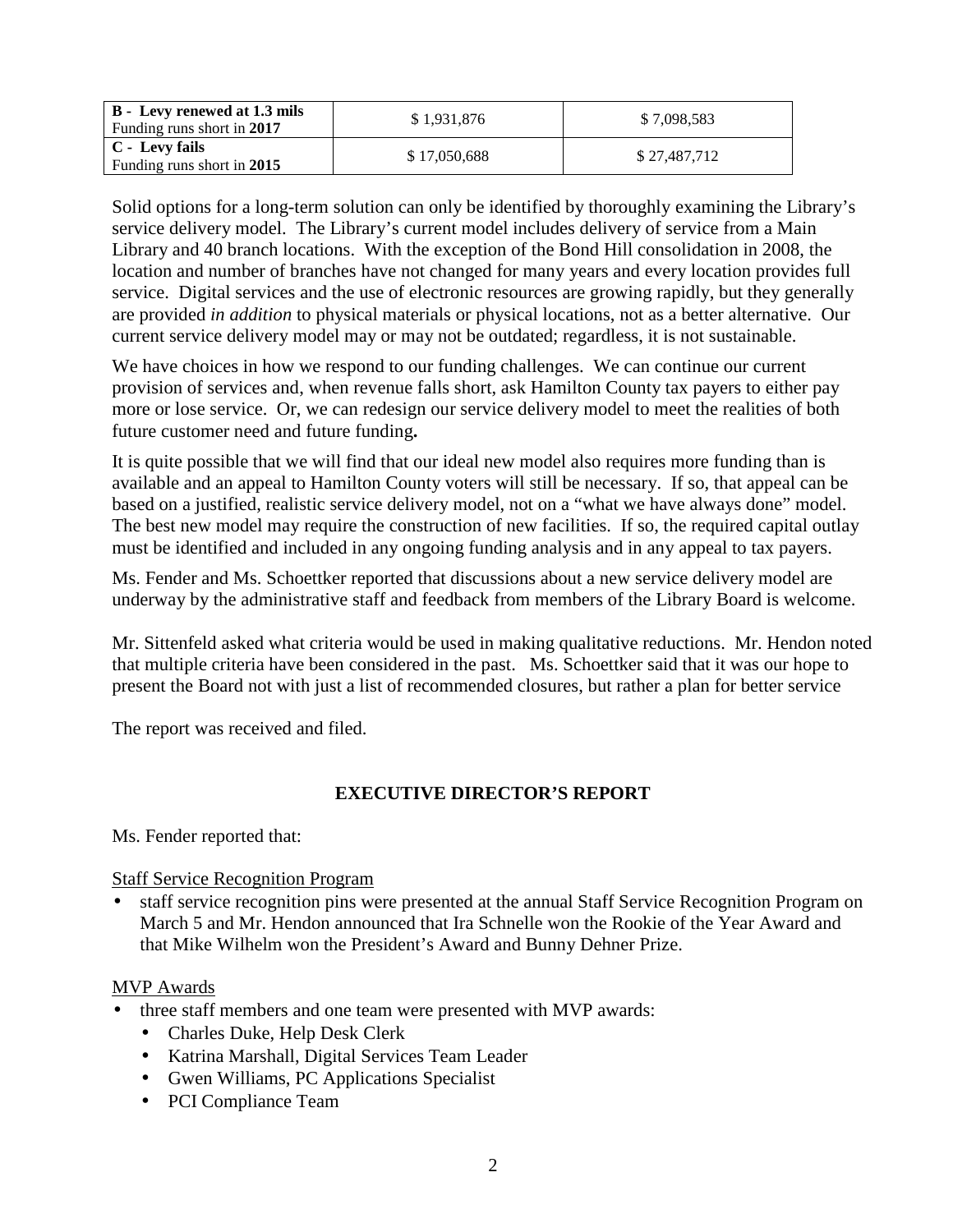Norwood Branch – Organizational Asset Builder Award

• the Norwood Branch was awarded the Organizational Asset Builder Award by the Norwood Community Coalition. This quarterly award is given to community organizations that work to develop assets in children and teens.

# Cincinnati Ranks Among 10 Most Literate Cities

in the most recent edition of America's Most Literate Cities, Cincinnati ranked  $7<sup>th</sup>$  overall and our Library ranked  $7<sup>th</sup>$ . Cincinnati's rankings in all categories are:

Booksellers: 10 Education: 34 Internet: 14.5 (tied) Libraries: 7 Newspapers: 11 Publications: 7.5 (tied)

Ms. Fender noted that we are proud of our number 7 ranking in this study because it emphasizes the important role of public libraries in a literate society. Unlike other studies of literacy rates which look at how many people can't read, this study looks at how many people do read. People in Cincinnati do read and they often get their books from our Library.

Early Grade Level Reading Campaign

• data gathered from public schools across Hamilton County and mapped to schools to our branches shows that the percent of children reading at grade level by the  $3<sup>rd</sup>$  grade ranged from 46.53% to 98.32% and in the communities served by 18 of our branches fewer than 80% of the children are reading at grade level by the  $3<sup>rd</sup>$  grade.

The Library is working with 70 organizations, including The Strive Partnership, to launch a multi-year, multi-faceted campaign to improve  $3<sup>rd</sup>$  grade reading success in Cincinnati and Northern Kentucky. The Early Grade Level Reading Campaign will focus on three factors that impact grade level reading: attendance, Kindergarten readiness and summer learning.

The Library already offers many programs and services that support the Early Grade Level Reading Campaign – a huge collection of reading materials, our Early Learning Express program which teaches the shared reading method to parents and educators, our Summer Reading Program, other educational and cultural programs, Homework Central at Main Library and Homework Centers at branches and our Homework Help database.

# ReadAloud.org

• Candace Kendle, President/Co-Founder of ReadAloud.org, is enlisting the Library and other organizations to help the community understand the importance of reading aloud to children. When her campaign is launched in March – Reading Awareness Month – the Library will display posters and include messages in our publications to encourage parents to read aloud to their children 15 minutes a day, every day.

# Kimber L. Fender – Cincinnatus Association

• she will be one of the 100 members of the Cincinnatus Association, which was founded in 1920 and has as its mission *to initiate, recognize, participate in and promote projects that improve the*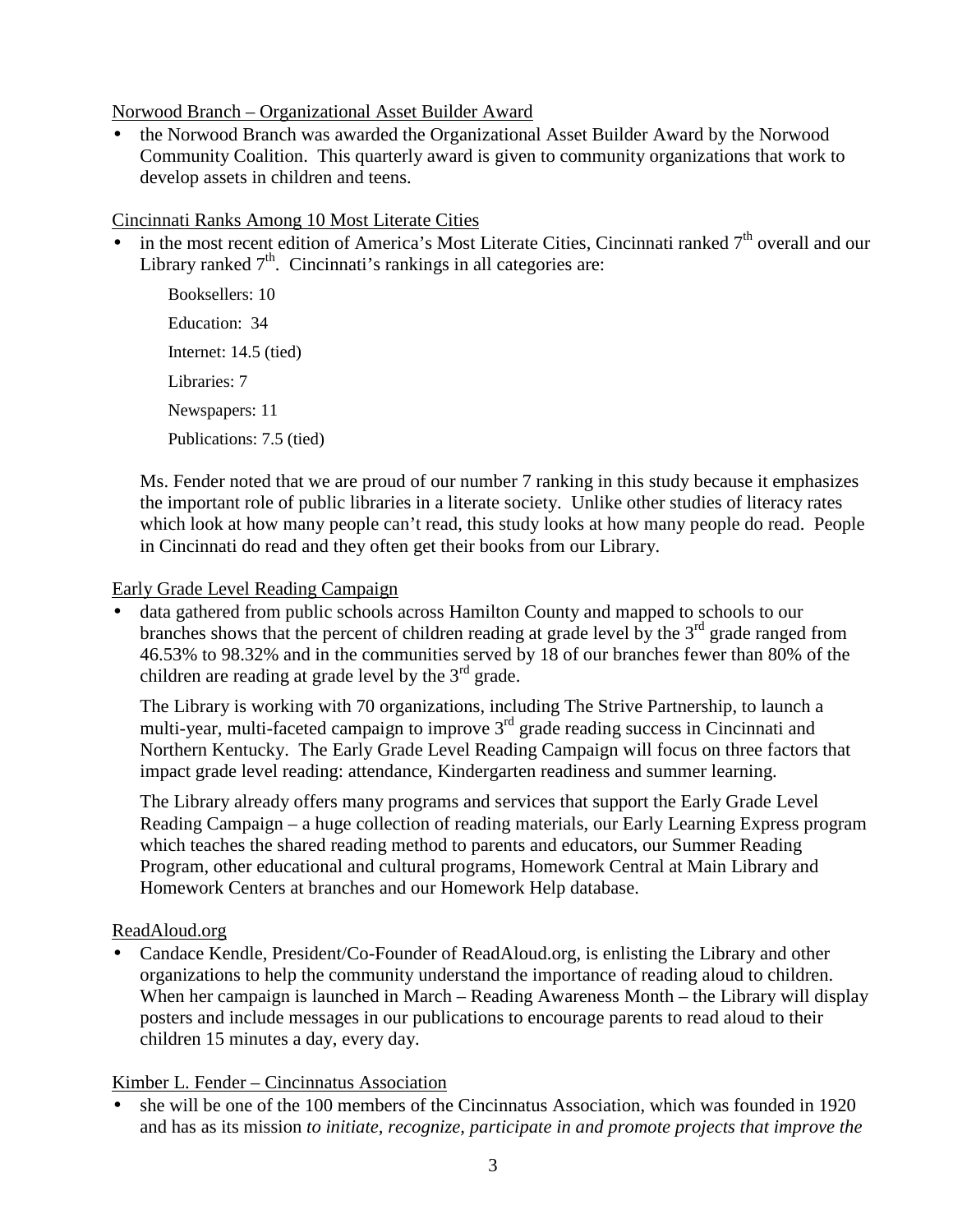*quality of life* for all citizens in this region through the study of critical issues confronting the region, by engaging community leaders and by shaping public policy. The Association meets monthly for dinner and works through several panels to address topics including excellence in education, arts and culture, and excellence in governance.

# Melissa Deters – Nomination for State Library Board

• Foundation Executive Melissa H. Deters has agreed to be nominated for appointment to the State Library Board. Appointments are made by the State Board of Education of Ohio. Ms. Deters' resume and a letter of nomination have been forwarded both to the State Library and to Debe Terhar, President of the State Board of Education.

#### Jason Buydos – 2012 Ohio Museums Association Annual Conference

- Jason Buydos will make a presentation at the 2012 Ohio Museums Association Annual Conference. The theme of the conference is "Using Community Resources at Hand". Jason will discuss his experiences working with the community for loan of their family photos and other memorabilia about the 1937 flood for digitization and inclusion on an online display.
- in conjunction with this conference, at the State Library's "Outta Space" Best Practices in Storage and Space Planning Workshop, Mr. Buydos will present a workshop with Holly Prochaska, University of Cincinnati Head of Preservation Services and Lab, on their experiences running a collaborative preservation lab. Jason serves on the State Library's Collecting to Collections Steering Committee, which is responsible for educating and assisting academic and public libraries and historical societies with preservation and conservation needs.

### LSTA Grant Application – AfterSchool Edge

• the Library is applying for a Library Services and Technology Act (LSTA) grant to purchase 3 AfterSchool Edge Digital Learning Systems, an educational learning system geared at youth 6-14 years of age. If funded, the Library would receive \$4,999. Required matching funds of \$3,074 would be requested from the Library Foundation.

# LSTA Grant Application – Outreach Services iPads

• the Library is applying for an LSTA grant in an amount not to exceed \$100,000 to explore a new model for Outreach Services in serving nursing home customers. The grant funds would purchase iPads to be loaned to nursing home residents to access our online resources including our e-book collection. Objectives would include increasing the number of books read by nursing home residents and teaching senior or disabled adults how to use the Internet, email and social media. A grant of \$100,000 would require matching funds of \$25,000.

#### Consent Agenda

To reduce the number of times a roll call vote is taken at a Board meeting, Ms. Fender proposed the use of a consent agenda which would include any routine items that are rarely debated, revised or voted down. Any item included in the consent agenda can, by Trustee request, be pulled out for discussion and separate vote. She asked that the Board let her know if they would like to continue this practice at future meetings.

Mr. Moran moved that the Executive Director's Report be approved as submitted, including LSTA grant applications for the AfterSchool Edge and Outreach Services iPads. Mr. Sittenfeld seconded.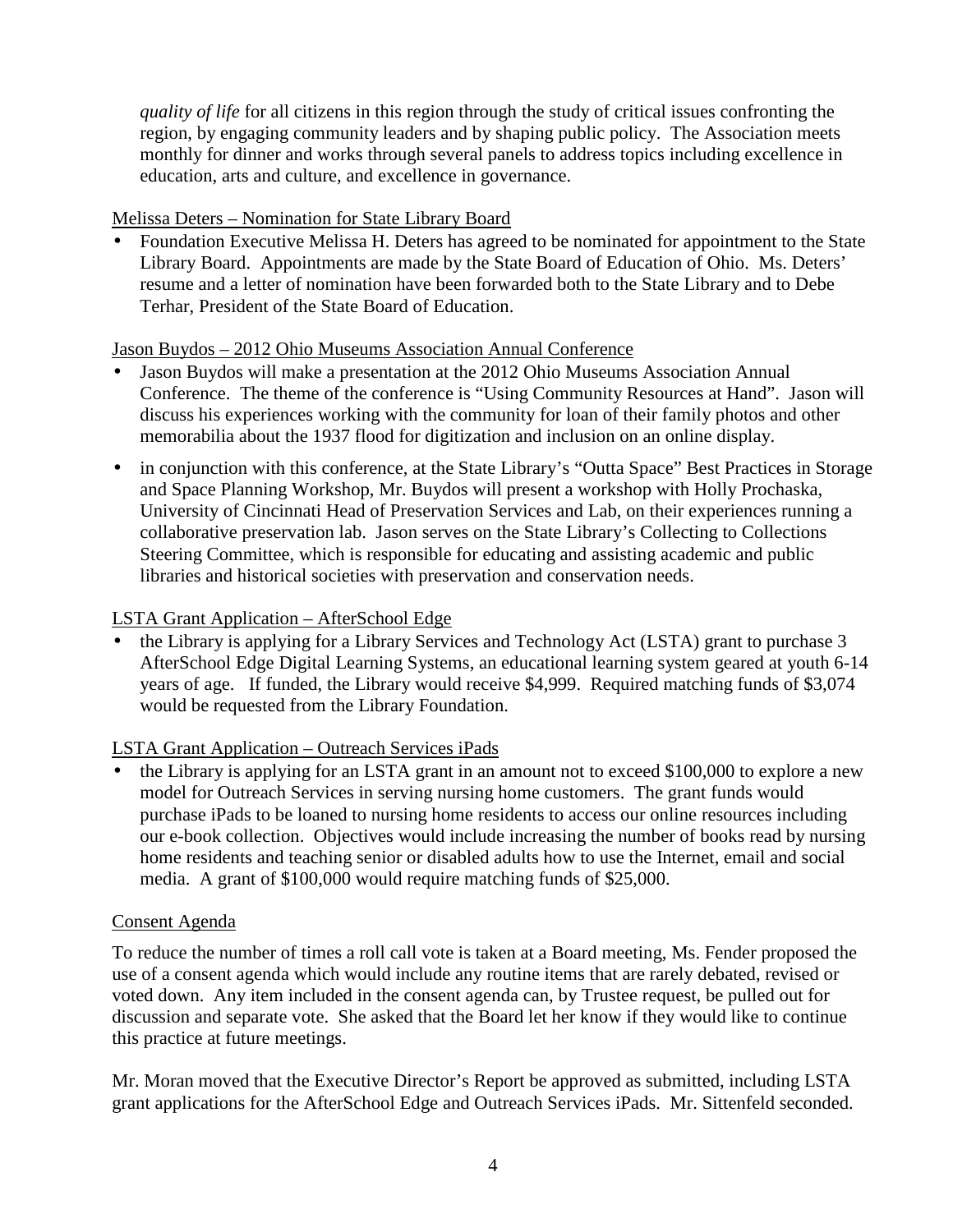Voting for the motion: Mrs. LaMacchia, Mr. Moran, Mr. Sittenfeld, Mrs. Trauth, Mr. Wright and Mr. Hendon, … 6 ayes. The motion carried. **(12-2012)**

# **FISCAL OFFICER'S REPORT**

Ms. Schoettker reported that:

Certificate of Achievement – 2010 Financial Report

• the Library has received a *Certificate of Achievement for Excellence in Financial Reporting* for our Comprehensive Annual Financial Report (CAFR) for fiscal year 2010.This award is presented by the Government Finance Officers Association to governmental units whose CAFRs achieve the highest standards in government accounting and financial reporting. She congratulated Deputy Fiscal Officer Molly DeFosse who is responsible for the CAFR.

### 2011 Audit

• Balestra, Harr & Scherer, CPAs, will begin fieldwork the first week of March for the audit of fiscal year 2011.

### 2013 Budget

• the Hamilton County Budget Commission has allowed the Library to file modified tax budgets since fiscal year 2005, with the understanding that ongoing approval is subject to annual review. A request to submit a modified 2013 budget has been submitted to the Budget Commission.

The report was received and filed.

# **FINANCE AND AUDIT COMMITTEE REPORTS**

No Report.

# **LIBRARY SERVICES AND ADMINISTRATION COMMITTEE REPORTS**

# **LIBRARY SERVICES**

Mrs. LaMacchia introduced Kathy Taylor, Manager of the Cheviot Branch.

#### Kathy Taylor – Cheviot Branch

Kathy Taylor told the Board that the Cheviot Branch is a vital resource for the Cheviot community, but the branch also has benefited from contributions of the Cheviot community. Each week, library customers conduct free programs and adults and teens volunteer their time at the branch, The Kiwanis Cheviot-Westwood Association is responsible for a number of generous monetary donations, and the Cheviot Westwood Community Association (CWCA) recently agreed to give the Cheviot branch \$9,467.87 to purchase a laptop lab. The lab will consist of 8 laptops, complete with Microsoft Word, and a cart in which to secure them. This generous gift will allow the branch to conduct more computer-oriented programming, such as online job searching, and will allow the branch to participate in Connect Ohio training program.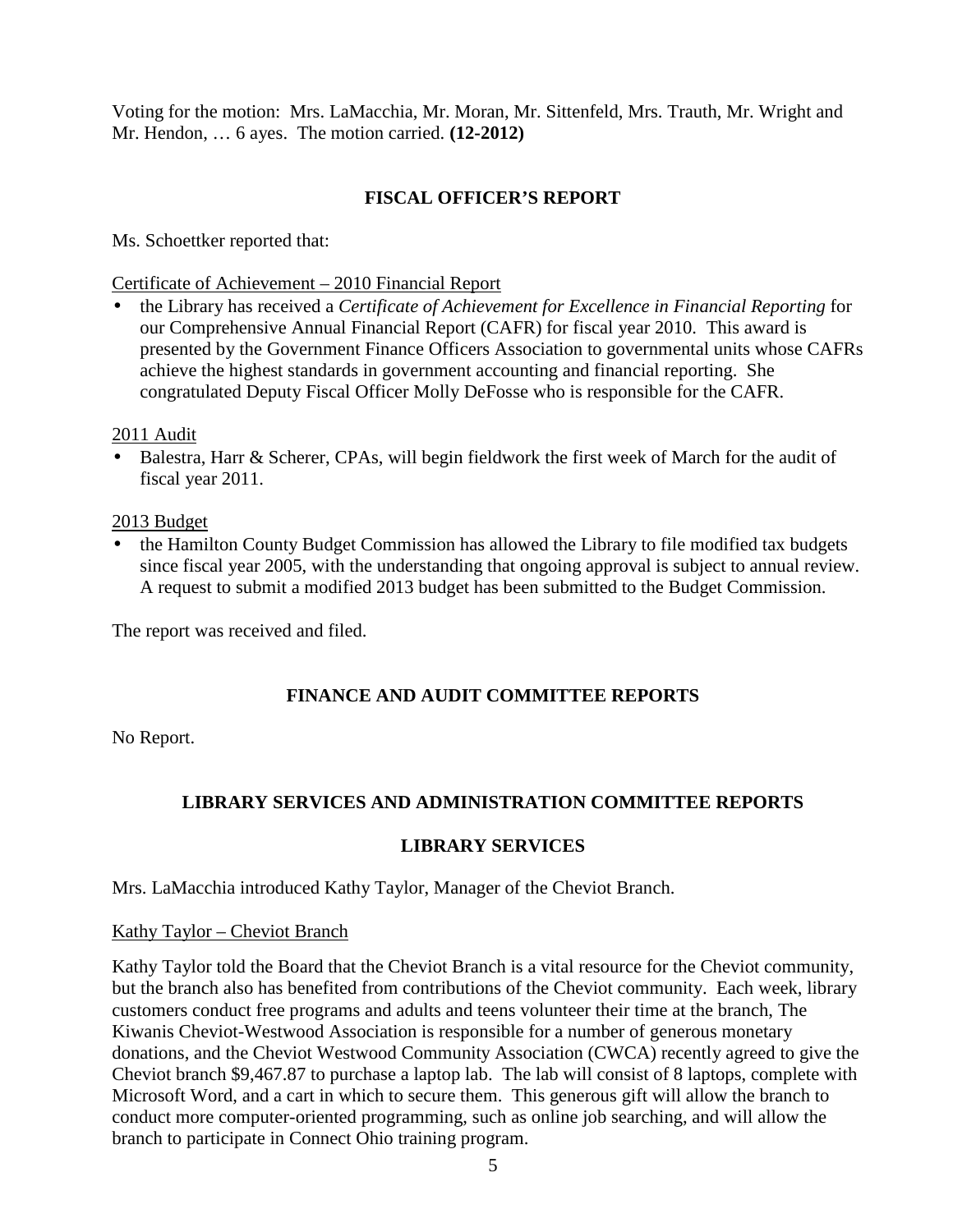### Mr. Edwards reported that:

### Expired Cards Activated

• approximately 9,000 inactive library card accounts were reactivated in February. These accounts were inactive at the time of the recent policy change that made all cards valid until unused for five years. These accounts had no fines (or fines under the \$10 threshold) and had been expired for approximately one year. Only those with e-mail or text addresses were reactivated so that a message could be sent to each cardholder announcing the reactivation and encouraging them to take advantage of the Library's services.

### Library Mobile App

• the Library's new mobile app went live on February 1 and in the first month 6,595 uses were recorded and 406,653 queries occurred. By downloading the app to a mobile device, customers can search the catalog, check their account, scan UPC labels of books to determine if the Library owns a copy and then place a hold or check out an item from the Library's collection.

### New Microfilm Readers – 1940 Census

• five new microfilm readers will be installed in April at the Main Library. These new devices will allow users to print, e-mail, or save to a flash drive content viewed from the microfilm/fiche. The Library has a collection of over 100,000 reels of microfilm and 3,000,000 sheets of microfiche.

On April 2, the National Archives and Records Administration will release the 1940 census. Digital copies of this census will be available at the Library via *Ancestry Library Edition*, *FamilySearch.com*, and the *National Archives and Records Administration*. In addition, thanks to the generosity of the Friends of the Public Library and the Library Foundation, the Library will be one of a few repositories in the nation to offer microfilm copies of Ohio records.

The new equipment and census records will arrive in time for the National Genealogical Society's Annual Conference to be held in Cincinnati May 9-12. Librarians electing to attend a special librarian's pre-conference will tour our Genealogy and Local History Department on May 8.

#### *Poems* by Samuel Rogers – Taft Museum of Art

Mrs. LaMacchia reported that the Library has loaned to the Taft Museum of Art Samuel Rogers' *Poems,* to be included in a Museum exhibition titled, *J.M.W. Turner: Watercolors to Books,* which runs February 10 – April 15.

#### Badge Access

Mr. Edwards reported that the installation of badge access at 9 branch libraries will eliminate the use of keys and enable staff to access their facility using their employee badge. This model provides greater security by limiting and tracking access and a lost or stolen badge can be deactivated. As part of this change, security alarms at these locations can be monitored from the Main Library security office, not ADT, reducing operational costs by \$4,600 a year and providing a quicker response time. Badge access is currently used at the Main Library and the Pleasant Ridge Branch.

#### **ADMINISTRATION**

#### Mrs. LaMacchia reported that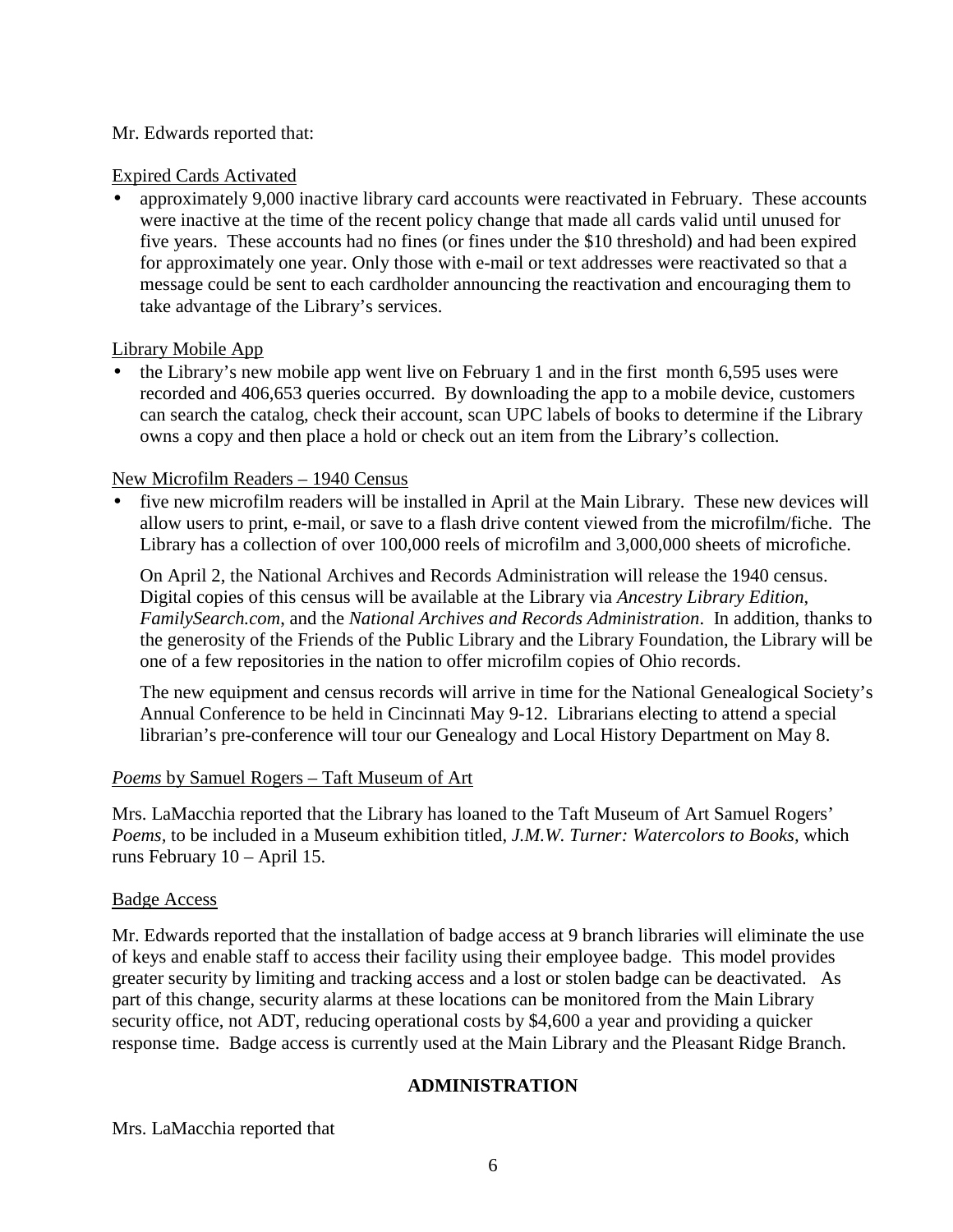# National Library Worker's Day

• we will celebrate and recognize all Library staff members on April 10 as part of National Library Workers' Day. Staff will be wearing red along with their service pins. Customers and staff will be asked to identify the staff member who is considered to be "A Star". Staff photos will be highlighted on the Internet to remind the public of the wide range of responsibilities of our public and non-public staff and the tasks involved in keeping the library going.

# Management Academy 2012

ten managers have been selected to attend the next class of Management Academy, a leadership experience that will provide guided growth and development activities for the next twelve months. The Academy is not just a series of events, but rather a group of people who share common beliefs about the Library and practice a progressive, outcomes-oriented leadership style of managing the Library in today's challenging and dynamic environment.

# Mary Bennett-Brown – Public Library Association Conference

• Mary E. Bennett-Brown will make a presentation with two other libraries on "Leading Up! Reaping High rewards for Developing an Internal Leadership Institute" at the Public Library Association conference in Philadelphia from March 13-17. She will be interviewed by publisher and program host Bob Kierserman about "What Makes a Library Manager a Leader".

The report was received and filed.

# **FACILITIES COMMITTEE REPORT**

# Westwood Annex/Wullenweber Property

Mr. Moran reported that a Letter of Intent has been received from Westwood Community Urban Redevelopment Corporation (WestCURC) to purchase the Library's Westwood Annex and Wullenweber property, located at 3064 Urwiler Avenue. The property was appraised in January 2010 for \$340,000. While the offer is for the full appraised amount, it also requests that:

- 1. The heating and cooling systems are cleaned and determined operational;
- 2. The electricity in the building is checked and deemed operational;
- 3. The water in the building is checked and deemed operational;
- 4. The elevator is serviced and deemed operational;
- 5. The gutters and downspouts on the building are cleaned and deemed operational.

The cost of checking, cleaning and servicing is estimated at \$13,000, resulting in a net sale of \$327,000. Any additional work required to make equipment or systems operational would increase the Library's costs. If these costs exceed \$25,000, the work would need to be publicly bid.

Mr. Moran recommended that the Board:

- 1. spend up to \$25,000 to make equipment/systems operational.
- 2. approve the sale of the property for \$340,000. The Office of the Hamilton County Prosecuting Attorney will develop the contract for purchase.
- 3. authorize the Executive Director to sign the deed to complete the sale.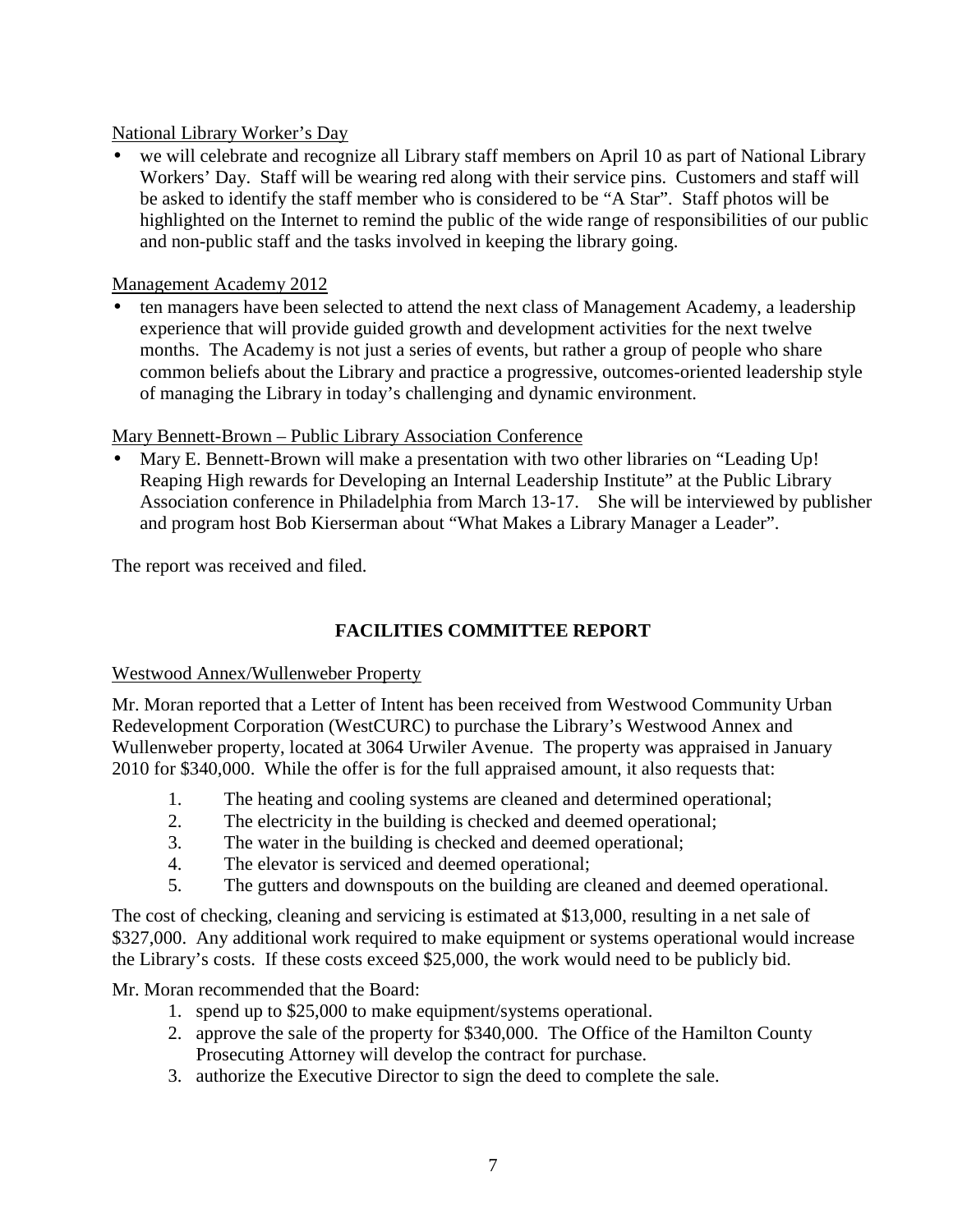2012 Ongoing Maintenance – Energy Retrofit Projects

Mr. Moran reported that final recommendations from Duke Energy's Smart Building Advantage program propose changes at the Main Library that would reduce energy use and operational expenses. The recommendations detail a three-phase approach:

- Phase One replaces T12 lights with T8 lights and improves the boiler plant
- Phase Two continues retrofitting/replacement of mechanicals in the 1982 building
- Phase Three retrofits/replaces original mechanicals in the 1955 building

The total cost of all three phases is estimated at \$2.3 million, with an annual energy cost savings of  $$450,000 - a 5$ -year payback of capital costs.

### **PHASE ONE**

The Library will contract with Building Intelligence Group LLC, Duke Energy's Smart Building Advantage partner, for the engineering work for Phase One. Their engineering fees are \$49,200 and the construction cost is estimated at \$600,950. The annual cost savings for Phase One is estimated at \$170,061, plus Duke Energy will provide a one-time incentive of \$148,000.

1. Mr. Moran recommended that the Board publish the following bid advertisement for Phase One construction services:

#### **ADVERTISEMENT FOR BIDS**

Sealed bids will be received by the Board of Trustees of the Public Library of Cincinnati and Hamilton County at the Third Floor Administrative Offices of the Main Public Library, 800 Vine St., Cincinnati, Ohio 45202, until 12:00 noon, local time, Tuesday April 24, 2012 for furnishing of labor, materials, equipment, services and supervision necessary to complete the project titled:

2012 – ENERGY RETROFIT PROJECT – PHASE 1

Proposals shall be in accordance with the Contract Documents prepared by Building Intelligence Group LLC, 5304 Barry Lane, St. Paul, MN USA 55110-5808, phone (651) 204-0105. Bids received after the stated deadline will not be accepted. Bids by facsimile transmission will not be accepted. Proposals will be publicly opened and read aloud. All interested parties are invited to attend.

Individual lump sum bids for trade contracts TC-01 and TC-02 are requested. The estimate for each contract is:

|  | Total \$600,950.00 |
|--|--------------------|

The summary of work for the proposal in TC-01 is:

Upgrading existing T12 light fixtures to T8 lamps and magnetic ballasts; recycling old materials; installing and commissioning occupancy sensors, and daylight harvesting controls.

The Summary of Work for the Proposal in TC-02 is:

Re-commissioning and repairs to existing control systems and mechanical equipment including chillers, air handlers, VAV boxes, boilers and pumps; installation of a new gas service, condensing gas boiler, pumps and accessories; inspection and repair of steam traps; insulation and venting of condensate return tank.

Starting Monday April 16, 2012, bidders may purchase Contract Documents (full sets only) at the cost of reproduction from ARC Reprographics, 2863 Sharon Road, Cincinnati, Ohio, 45241, (513) 326-2300.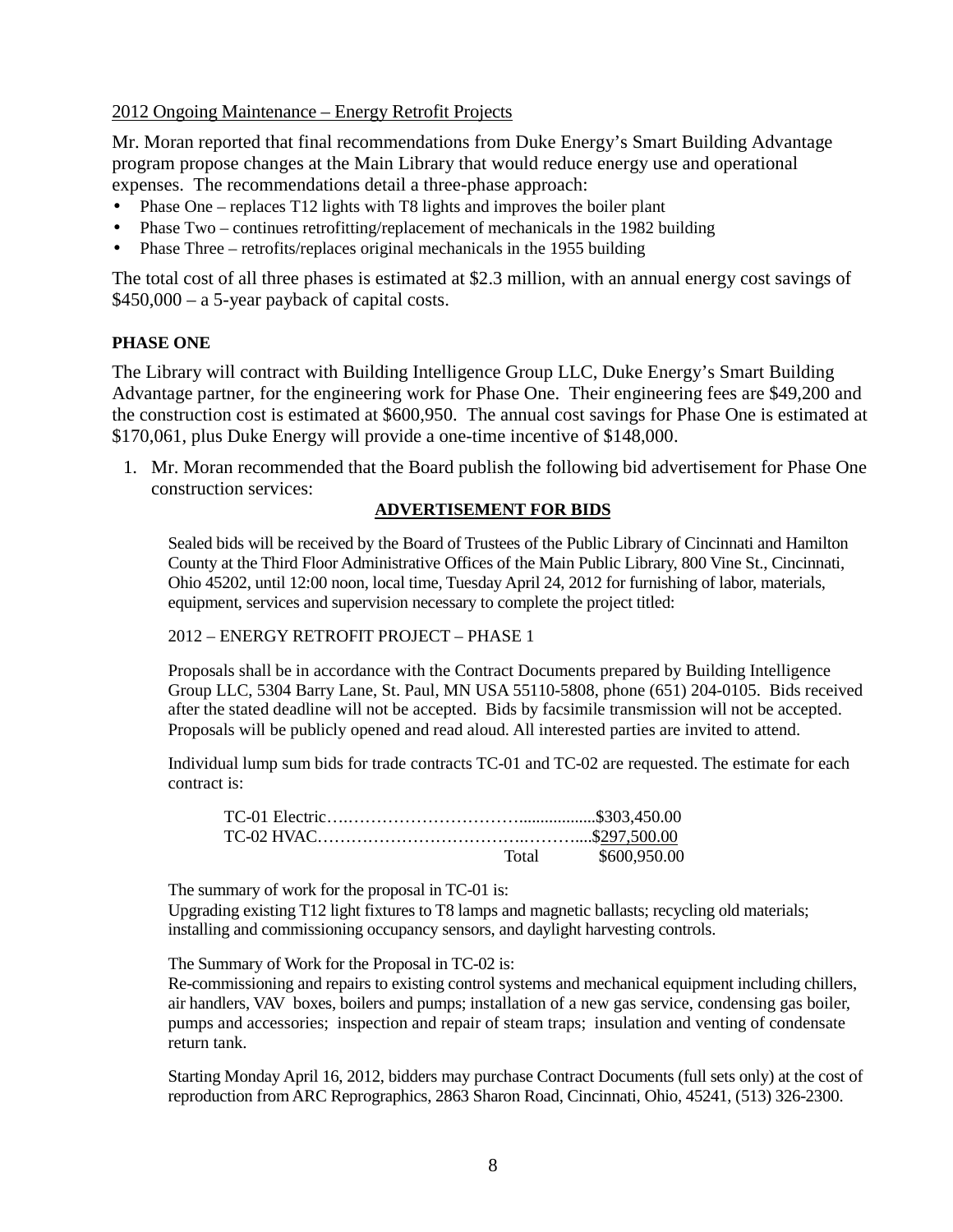A pre-bid meeting will be held at the Main Library, 800 Vine Street Cincinnati, Ohio, 45220 on Wednesday April 18, 2012, at 10:00 a.m.

Bidders shall submit with their bid a bid guaranty in the form of either (1) a combined bid guaranty and contract bond for the full amount of the bid or (2) a certified check, cashier's check drawn on a solvent bank or irrevocable letter of credit in the sum of ten percent (10%) of the bid amount, including base bid and alternates, as bid security. The bid guaranty shall be in strict compliance with Sections 153.54, 153.57, 153.571, as applicable. The Bidder to whom the contract is awarded will be required to furnish a contract bond in the sum equal to 100% of the proposal.

Bidders shall comply with the Prevailing Rates on public improvements in Hamilton County, Ohio as ascertained and determined by the Ohio Dept of Commerce Bureau of Labor & Worker Safety as provided in Section 4115 of the Revised Code of Ohio.

Submitted bids shall not be withdrawn for a period of sixty days following the date of the bid opening. The Owner will award contracts to the lowest responsible bidders.

The Board of Trustees of the Public Library of Cincinnati and Hamilton County reserves the right to reject any or all bids and to waive informalities in bidding.

By Order of: The Board of Trustees of the Public Library of Cincinnati and Hamilton County, Ohio

2. To maintain the project schedule, Mr. Moran recommended that the Board authorize the Executive Director to enter into an agreement with the lowest responsible bidder.

#### **PHASE TWO**

The engineering services for Phase Two are expected to be more than \$50,000, thus requiring the solicitation of Statements of Qualifications.

3. Mr. Moran recommended that the Board publish the following Request for Statement of Qualifications:

#### **ADVERTISEMENT FOR ENGINEERING SERVICES**

The Board of Trustees of the Public Library of Cincinnati and Hamilton County intends to employ an engineer to provide engineering services for the 2012 - ENERGY RETROFIT PROJECT - PHASE 2.

The project will consist of replacing and retrofitting major HVAC mechanicals and controls at the Main Library. Bidding is anticipated in August 2012 for a construction startup in September 2012. The preliminary project estimate is \$1,003,100.

The engineer will provide services during the bid and construction phases of the project. Services will include value engineering, scheduling, construction logistics, supervision and coordination of all construction operations.

Engineering firms interested in being considered for a contract to provide full services should reply with a Statement of Qualifications no later than 4:00 p.m. Friday, March 30, 2012. Proposals received after this deadline will not be considered. Statements of Qualifications should include information regarding the firm's history; education and experience of owners and key personnel; the technical expertise of the firm's staff for this type of project; previous library projects completed by the firm; the firm's experience and capabilities in cost estimating and construction administration and coordination; availability of staff; and client and contractor references. Proposals should be transmitted to Kimber L. Fender, Executive Director, Third Floor Administrative Offices, Public Library of Cincinnati and Hamilton County, 800 Vine Street, Cincinnati, Ohio 45202.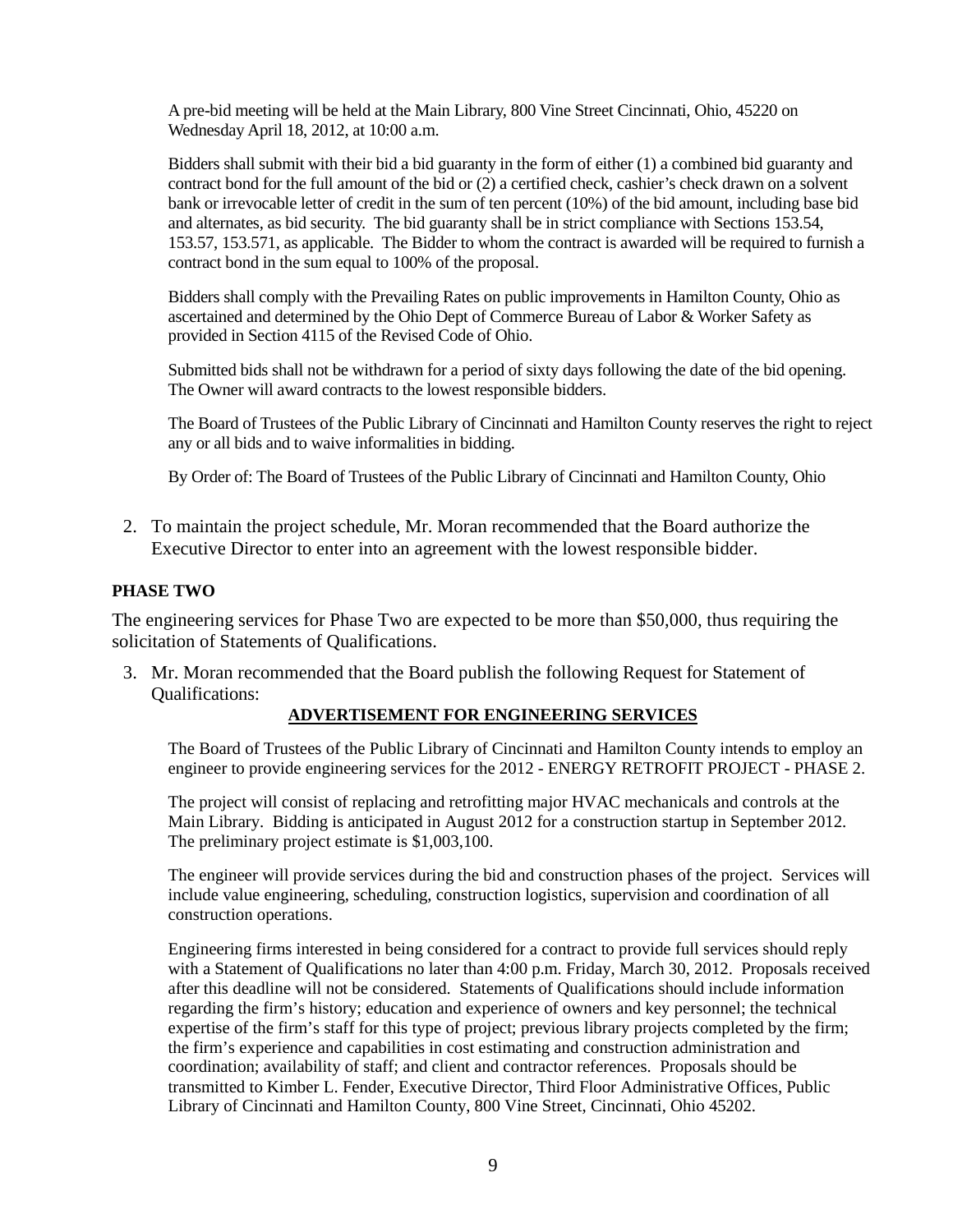As required by Ohio Revised Code 9.33.2, proposals will be evaluated and ranked on the basis of qualifications. The Library will enter into contract negotiations with the firm ranked most qualified.

**PHASE THREE** – will be addressed at a future meeting.

Mr. Moran also reported that:

### Greenhills Branch Lease

• the landlord has made all requested repairs to the Greenhills Branch. The Library resumed lease payments on March 1<sup>st</sup> but continues to hold escrowed rent for August 2011 through February 2012.

He recommended that the Board authorize payment of this escrowed rent to the landlord.

Avondale Property – Hummel Restoration Temporary License Agreement

• Hummel Restoration has requested a temporary license to access the north façade parapet of the Southern Baptist Church on property adjacent to the Avondale Branch. Specifically, Hummel would use the Library's lawn for an 80' lift. The office of the Hamilton County Prosecuting Attorney would prepare an agreement. Hummel would be required to provide insurance, restore the property to its original condition and indemnify the Library before beginning work. He recommended that the Board approve entering into this agreement.

Le's Cafe Lease Expiration

the Library is not renewing the lease for Le's Café which expires May  $19<sup>th</sup>$  but rather will look for a replacement tenant.

Mr. Sittenfeld requested information on progress to date on the new Clifton Branch property, e.g. funding, time frame, options and vulnerability.

Ms. Fender will provide a report at the next meeting.

Mr. Moran moved that the Board approve the Facilities Committee Report as submitted, including recommendations regarding Westwood Annex & WestCURC, the Energy Retrofit Project, the Greenhill Branch lease and the Avondale Branch & Hummel Restoration. Mr. Wright seconded.

Voting for the motion: Mrs. LaMacchia, Mr. Moran, Mr. Sittenfeld, Mrs. Trauth, Mr. Wright and Mr. Hendon, … 6 ayes. The motion carried. **(13-2012)**

# **DEVELOPMENT COMMITTEE REPORT**

Mrs. Trauth reported that:

#### Library Foundation

- the Foundation received a \$1 million gift to endow the Library Director's position in memory of Eva Jane Romaine Coombe. The gift will be formally announced at the donor recognition event on May 24. The Library Director's position will be named The Eva Jane Romaine Coombe Library Director on all signage, letterhead, web pages, and anywhere it appears.
- the Foundation's 2011 Annual Fund campaign raised \$106,000.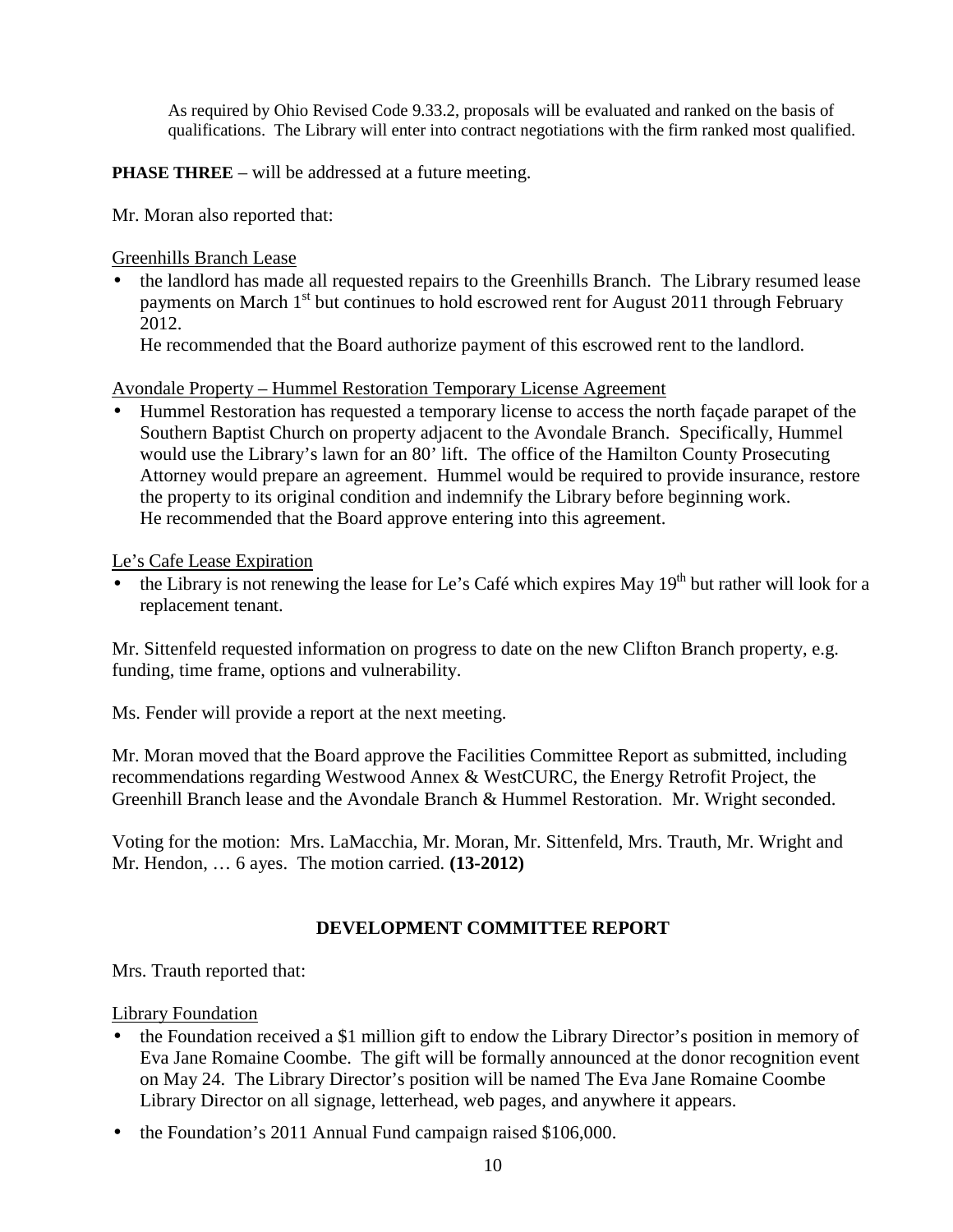- at its quarterly meeting on January 25, the Foundation approved distribution of more than \$50,000, including support for homework help centers, the Library's author series, 1940 census microfilm, annual fund contributions for Pleasant Ridge and Clifton and six Early Literacy Stations.
- Whitmer & Co. recently completed the 990 form and a successful financial review of the Foundation.
- upcoming Foundation events and activities include:
	- Commemorative personalized bricks for the entrance walkway can be purchased for \$125 to celebrate the 100<sup>th</sup> anniversary of the Hyde Park Branch on August  $4<sup>th</sup>$ .
	- During National Library Week, April 8-14, a \$1donation will buy an *I Love My Library* note to display at the Library: a \$5 donation will buy an *I Love My Library* window decal.
	- Fifty Riverdeck Pavilion tickets to the April  $29<sup>th</sup>$  Reds game (donated by Cincinnati Bell) will be sold for \$40 to the Library staff, earning \$2,000 for the Foundation .
	- The Foundation will receive 10% cash back on purchases at a Barnes and Noble Bookfair April 21-22 when a buyer mentions the Library or shows their library card.

# Friends of the Public Library

- At its quarterly meeting on January 27, the Friends approved the FY 2013 budget. The \$225,000 budgeted for Library support includes \$21,000 for purchase of 1940 census microfilm for Ohio.
- the Friends and the Library are working together to raise funds for the new Clifton Branch.
	- The next Friends sale is scheduled for March 15-17 at the Clifton Cultural Arts Center, with a Preview Party on March 14. All proceeds from the Preview Party and book sale will benefit the Clifton project.
	- The Board of the Clifton Senior Center, which closed in January, has expressed an interest in supporting the project.
	- A request for funding will be submitted to the Board of the Clifton Community Fund.
	- The Friends submitted a grant to Impact 100.
	- Foundation Director Tom Huenefeld prepared a list of individual prospective donors.

The report was received and filed.

# **COMMUNITY AND PUBLIC RELATIONS COMMITTEE REPORT**

Mr. Sittenfeld mentioned that the Library's Cincinnati Riverfront 1848 Daguerrotype was featured on NPR's The Story.

# Major Upcoming Programs and Promotions

Mr. Sittenfeld reported on the following programs and promotions:

• *Everyone Leads Author Paul Schmitz –* Paul Schmitz, Public Allies CEO and author of *Everyone*  Leads: Building Leadership from the Community Up, will present a lunchtime dialogue around asset-based leadership at the Main Library on March 6.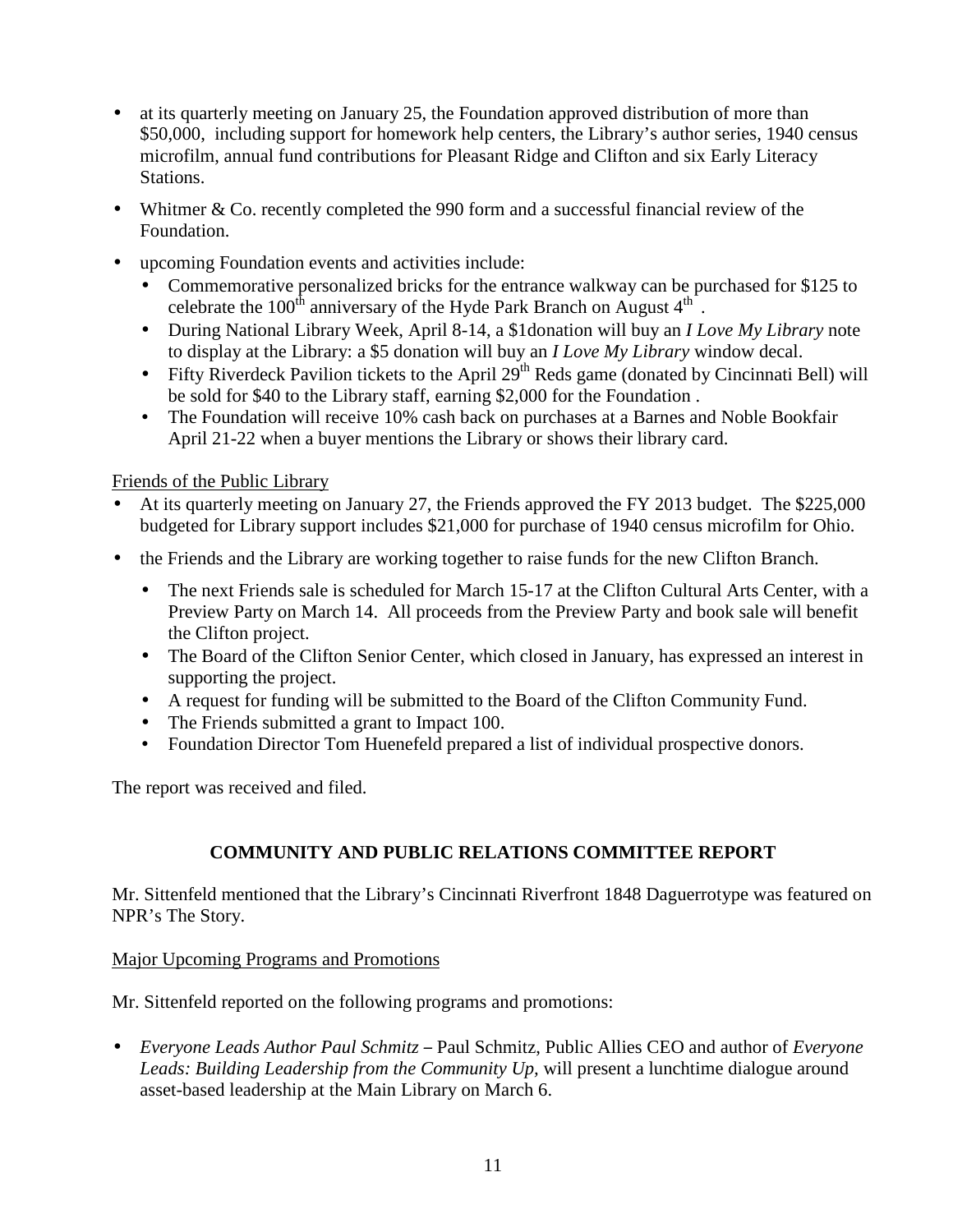- *St. Patrick's Day* the Main Library will host its  $30<sup>th</sup>$  Annual St. Patrick's Day Celebration on March 16 in the Reading Garden Lounge.
- *Autism Family Night* the Deer Park Branch will host an after hours program for families on Autism Spectrum Disorder on March 16.
- *The Hunger Games Movie Release* To capitalize on the movie release of Suzanne Collins' bestselling novel, *The Hunger Games*, the Library will offer *Hunger Games* book displays and READ posters. A number of branches will present programs for teens. Digital signage, social media, a Library news feature and eLinks will showcase the book.
- *Teen Poetry Contest* As part of National Poetry Month, the Library will host its 10th annual Teen Poetry Contest in April. Elementz Hip-Hop Youth Arts Center will be a partner in providing programs for teens on poetry writing and on poetry as a performance art.
- *Poetry in the Garden* the annual Poetry in the Garden Series for adults returns to the Main Library on April 3, 10, 17 and 24.
- *Gold Star Chilimobile Visits* Between April 15 and June 1, the Gold Star Chilimobile will visit 12 Library locations and reward people for registering early for Summer Reading.
- *El Día De Los Niños/De Los Libros* In partnership with the Kenton County Library, El Día will take place at the Erlanger Branch of the Kenton County Public Library on April 29. Highlights include international storytime, free children's books and crafts and a visit from Dora the Explorer.
- *FotoFocus Photography Contest* FotoFocus Cincinnati, a month-long biennial celebration spotlighting independently programmed exhibitions of historical and contemporary photography and lens-based art, will be held in October 2012. The Library will showcase works from the region's best photographers. Photographers can enter our photography competition and the best submissions will be displayed in the Atrium of the Main Library in September and October.
- *Erik Larson Author Visit* Erik Larson will speak and sign books in the Main Library's Reading Garden Lounge on May 5.
- *Children's Book Week* During the week of May 7-13, the Library will offer special storytimes with visits from favorite storybook characters including Curious George, Froggy, and Clifford the Big Red

# Exhibits

Mr. Sittenfeld reported on the following exhibits:

- *Artists Reaching Classrooms* Artists Reaching Classrooms (ARC) is the Taft Museum of Art's three-pronged outreach program for high school students. Students discover personal affinities with the artists represented in the Museum's collections, meet successful artists working in the region today and then create artists' statements and original artwork inspired by the program. The ARC exhibition will be on view in the Atrium of the Main Library from April 25 to May 17.
- *Queen City of Song* This exhibit in the Joseph S. Stern, Jr. Cincinnati Room from May 1 September 4 will showcases such diverse choral traditions as Saengerfest, Cincinnati's African American choral tradition and 100 years of church and school choirs.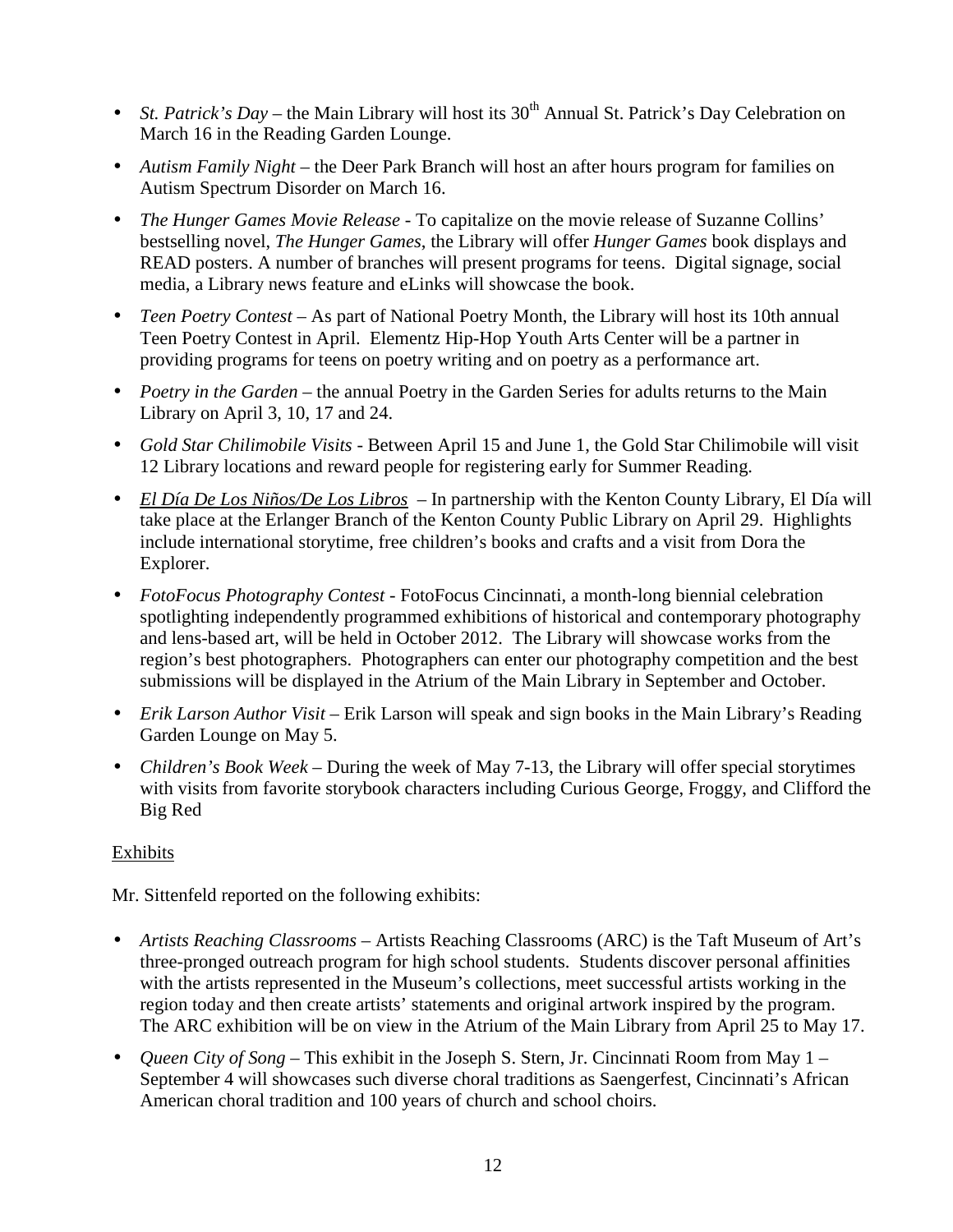The report was received and filed.

# **LEGISLATIVE AFFAIRS AND LAW COMMITTEE REPORT**

Mr. Wright reported that:

### Mid-Biennium Budget Review

• it is anticipated that the Mid-Biennium Budget Review will *not* include language associated with two potential changes of interest to public libraries – altering existing language for placing library levies on the ballot and allowing County Prosecutors to charge public libraries (and other political entities) for their services.

#### House Bill 326

• the Ohio House has passed a bill proposing changes to the penalties for using public funds in support or opposition of any type of election. The current penalty is the recovery of costs; the proposed change makes the infraction a first degree misdemeanor.

### OLC Legislative Day

• on OLC Legislative Day on April 18, Library and Foundation staff members will meet with each of the 11 legislators representing Hamilton County.

### ALA Legislative Day

• a staff member will represent our Library at the American Library Association's annual legislative day April 24 in Washington, D.C.

#### Senator Kearney – Senate Minority Leader

• Senator Eric H. Kearney, District 9, was elected Minority Leader of the Ohio Senate in January.

# EEOC Discrimination Charge

• the Library has received notice of a Charge of Discrimination that was filed with the U.S. Equal Employment Opportunity Commission (EEOC) by Martin O'Connor, previously an employee of the Library. Our attorney Robert S Brown is addressing the charge and our insurance carrier has been notified. We believe the charge is without merit.

The report was received and filed.

# **CONSENT AGENDA ITEMS**

Mr. Hendon presented the following items for approval:

- Minutes of the regular meeting held January 10, 2012.
- Monthly financial reports for the periods ending January 31 and February 29, 2012.
- Investment report (summary of invested balances) as of January 31 and February 29, 2012.

As of 12/31/11 As of 1/31/12 As of 2/29/12

```
Operating Account
```
13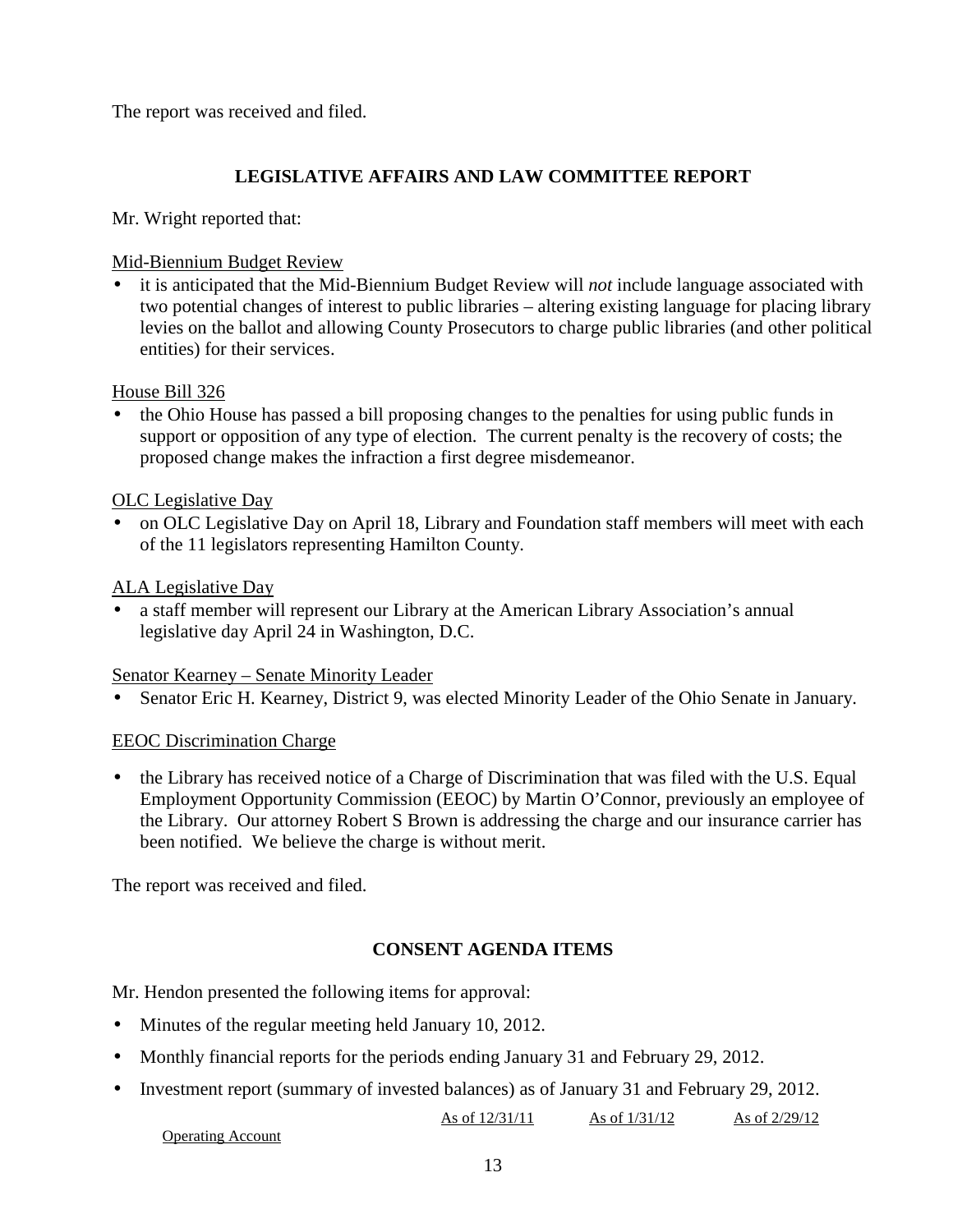| General Fund               | \$13,123,073.68 | \$11,656,603.48 | \$11,307,447.30 |
|----------------------------|-----------------|-----------------|-----------------|
| <b>LSTA</b> Grants         | 35,834.49       | 18.346.52       | 18.302.35       |
|                            |                 |                 |                 |
| Insurance/Indemnification  | 230,000.00      | 230,000.00      | 230,000.00      |
| Building & Repair          | 3,890,166.61    | 3,756,825.87    | 3,665,240.25    |
| Special Revenue Funds      | 251,707.73      | 231,811.64      | 226,859.46      |
| Permanent/Trust Funds      | 1,800,078.00    | 1,795,432.41    | 1,783,252.46    |
|                            | \$13,231,900.54 | \$17,689,019.92 | \$17,231,101.82 |
| STAR Ohio                  |                 |                 |                 |
| Building & Repair          | \$1,045,476.78  | \$1,045,508.75  | \$1,045,534.82  |
| <b>Managed Investments</b> |                 |                 |                 |
| Permanent/Trust Funds      | \$6,720,519.00  | \$6,725,591.00  | \$6,725,591.00  |
| <b>GRAND TOTAL</b>         | \$27,096,856.29 | \$25,460,119.67 | \$25,002,227.64 |
|                            |                 |                 |                 |

# • Personnel change report through March 3, 2012:

| <b>ACTION</b> | <b>AGENCY</b>                           | <b>POSITION TITLE</b>                                  |      | FTE EMPLOYEE NAME        | <b>EFFECTIVE</b><br><b>DATE</b> |
|---------------|-----------------------------------------|--------------------------------------------------------|------|--------------------------|---------------------------------|
| Retirement    | Clifton                                 | Reference Librarian I                                  | 1.00 | Baker, Donald E.         | 12/31/11                        |
| Retirement    | Children's Learning Center              | Library Services Ass't II                              | 1.00 | Barner, Phyllis G.       | 01/20/12                        |
| Retirement    | <b>Forest Park</b>                      | Children's Librarian I                                 | 1.00 | Henley, Mildred          | 02/29/12                        |
| Retirement    | <b>Cataloging Services</b>              | Cataloger I                                            | 1.00 | McElravy, Phyllis        | 01/31/12                        |
| Retirement    | <b>Support Services</b>                 | <b>Support Services Admin</b><br>Ass't                 | 1.00 | Matthey, Barbara A.      | 01/31/12                        |
| Retirement    | <b>Outreach Services</b>                | <b>Library Services Ass't III</b>                      | 1.00 | Nault, Karen M.          | 03/02/12                        |
| Retirement    | Groesbeck                               | Library Services Ass't III                             | 1.00 | Nugent, Donna L.         | 12/31/11                        |
| Retirement    | <b>Facilities Help Desk</b>             | Facilities Help Desk Ass't                             | 1.00 | Woods, Carolyn Joyce     | 01/31/12                        |
| Promotion     | <b>Green Township</b>                   | Library Services Ass't I                               | 1.00 | Anneken, Mary C.         | 02/05/12                        |
| Promotion     | <b>Systems Intergration</b><br>Services | <b>Systems Intergration</b><br>Services Manager        | 1.00 | Beets, Martin B.         | 02/05/12                        |
| Promotion     | <b>Support Services</b>                 | <b>Support Services Admin</b><br>Ass't                 | 1.00 | Boyd, Richard C.         | 02/05/12                        |
| Promotion     | Hyde Park                               | Library Services Ass't I                               | 1.00 | Britton, Sheena          | 01/08/12                        |
| Promotion     | Westwood                                | Library Services Ass't I                               | 1.00 | Deschler, Donna D.       | 02/05/12                        |
| Promotion     | <b>Green Township</b>                   | Library Services Ass't II                              | 1.00 | Haller, Michael G.       | 01/08/12                        |
| Promotion     | <b>Cataloging Services</b>              | Cataloging Services<br>Manager                         | 1.00 | Hartigan, Catherine A.   | 02/05/12                        |
| Promotion     | <b>Collection Development</b>           | Collection Dev Librarian-<br>Fiction                   | 0.50 | Hauenstein, Cynthia M.   | 01/22/12                        |
| Promotion     | Groesbeck                               | Library Services Ass't III                             | 1.00 | Hicks, Stephanie S.      | 01/22/12                        |
| Promotion     | Harrison                                | Library Services Ass't I                               | 1.00 | Loos, Corrie G.          | 01/22/12                        |
| Promotion     | Virtual Information Center              | Reference Librarian I                                  | 1.00 | Meeks, Lisa G.           | 01/22/12                        |
| Promotion     | TeenSpot                                | Library Services Ass't II                              | 0.50 | Rust, Sarah M.           | 01/08/12                        |
| Promotion     | <b>Acquisitions</b>                     | <b>Acquisitions Assistant I</b>                        | 1.00 | Schneider, Shauntrell A. | 02/05/12                        |
| Promotion     | <b>Support Services</b>                 | <b>Support Services</b><br><b>Administrative Clerk</b> | 1.00 | Smith, Morris T.         | 02/19/12                        |
| Promotion     | <b>Children's Learning Center</b>       | Library Services Ass't II                              | 0.50 | Wilhelmus, Jessica L.    | 02/19/12                        |
| Appointment   | <b>Materials Retrieval</b>              | Page                                                   | 0.50 | Agricola, Stephen S.     | 01/08/12                        |
| Appointment   | Information & Reference                 | Library Services Ass't II                              | 0.50 | Anderson, Deborah A.     | 01/08/12                        |
| Appointment   | Covedale                                | Library Services Ass't I                               | 0.50 | Beckemeyer, Holly M.     | 01/08/12                        |
| Appointment   | Virtual Information Center              | Library Services Ass't I                               | 0.50 | Beiting, Adrian L.       | 02/05/12                        |
| Appointment   | <b>Circulation Services</b>             | Library Services Ass't I                               | 0.50 | Berg, Sarah J.           | 01/22/12                        |
| Appointment   | Madisonville                            | Library Services Ass't I                               | 0.50 | Brock, Alexander J.      | 02/05/12                        |
| Appointment   | Information & Reference                 | Shelver                                                | 0.50 | Brown, Adam M.           | 01/08/12                        |
| Appointment   | <b>North Central</b>                    | <b>Student Shelver</b>                                 | 0.30 | Ceddia, Elizabeth S.     | 01/08/12                        |
| Appointment   | Harrison                                | <b>Student Shelver</b>                                 | 0.30 | Condit, Annmarie R.      | 02/19/12                        |
| Appointment   | Virtual Information Center              | Library Services Ass't I                               | 0.50 | Crosby, Darren E.        | 01/22/12                        |
| Appointment   | Mt. Washington                          | Library Services Ass't I                               | 0.50 | Crownover, Jeremiah J.   | 01/08/12                        |
| Appointment   | Northside                               | <b>Library Services Ass't I</b>                        | 0.60 | Davis, Barbara J.        | 02/05/12                        |
| Appointment   | Harrison                                | <b>Student Shelver</b>                                 | 0.30 | Davis, Katelyn           | 02/19/12                        |
| Appointment   | <b>Digital Services</b>                 | <b>Digital Services Assistant</b>                      | 1.00 | Derickson II., Shaler O. | 01/22/12                        |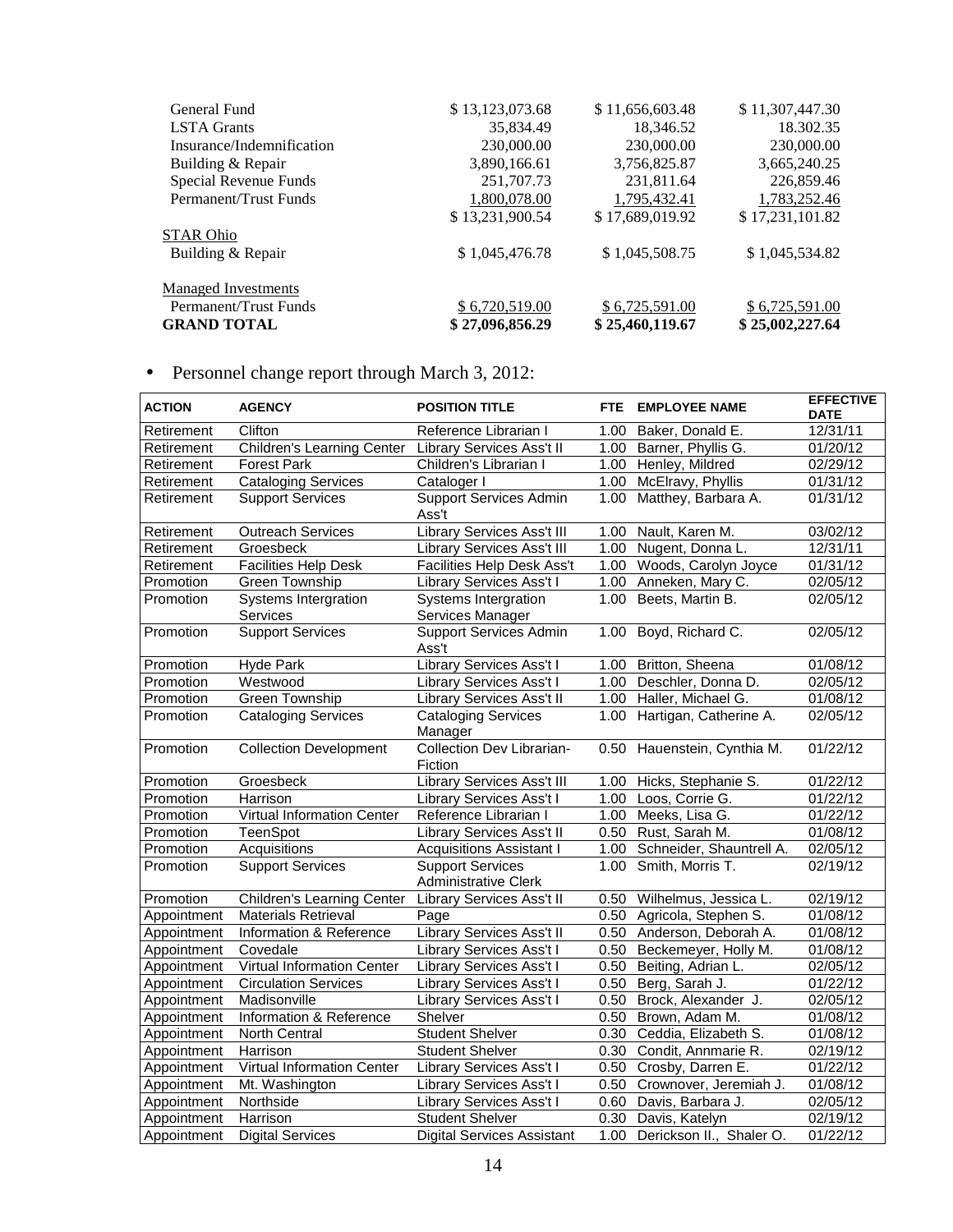| <b>ACTION</b> | <b>AGENCY</b>                | <b>POSITION TITLE</b>             | FTE  | <b>EMPLOYEE NAME</b>                | <b>EFFECTIVE</b><br><b>DATE</b> |
|---------------|------------------------------|-----------------------------------|------|-------------------------------------|---------------------------------|
| Appointment   | Shipping & Receiving         | Sorter                            | 0.50 | Finamore, Joshua D.                 | $\sqrt{02}/19/12$               |
| Appointment   | <b>Circulation Services</b>  | Library Services Ass't I          | 0.50 | Frazier, Kelly L.                   | 02/05/12                        |
| Appointment   | <b>Support Services</b>      | <b>Construction Manager</b>       | 1.00 | Gerrein, Jeffrey A.                 | 01/22/12                        |
| Appointment   | <b>Bond Hill</b>             | Reference Librarian-Teen          | 1.00 | Greenward, Alexis A.                | 02/05/12                        |
| Appointment   | Reading                      | Library Services Ass't I          | 0.50 | Hartzler, Lydia A.                  | 02/05/12                        |
| Appointment   | <b>Network Services</b>      | Systems Administrator             | 1.00 | Huseman, Paul J.                    | 01/08/12                        |
| Appointment   | Popular Library              | <b>Student Shelver</b>            | 0.25 | Johnson, Madelyn R.                 | 02/19/12                        |
| Appointment   | West End                     | Children's Librarian I            | 1.00 | Keller, Jill A.                     | 01/22/12                        |
| Appointment   | Popular Library              | Shelver                           | 0.50 | Kennedy, Caleb M.                   | 01/08/12                        |
| Appointment   | North Central                | <b>Student Shelver</b>            | 0.30 | Krahenbuhl, Joshua T.               | 01/08/12                        |
| Appointment   | Norwood                      | Library Services Ass't I          | 0.50 | Lawhorn, Verna M.                   | 01/08/12                        |
| Appointment   | <b>Conservation Services</b> | <b>Conservation Lab Manager</b>   | 1.00 | Lechuga, Katherine                  | 01/22/12                        |
| Appointment   | Symmes Township              | Library Services Ass't I          | 0.50 | Lee-Mountel, Estee S.               | 02/05/12                        |
| Appointment   | Elmwood Place                | Children's Librarian I            | 1.00 | McFarland, Danielle R.              | 01/08/12                        |
| Appointment   | Hyde Park                    | Library Services Ass't I          | 0.50 | McMillan, Dawn M.                   | 02/05/12                        |
| Appointment   | Popular Library              | Library Services Ass't II         | 0.50 | McNabb, Lee A.                      | 02/05/12                        |
| Appointment   | <b>Computer Services</b>     | PC Support Specialist             | 1.00 | Marshall, Cameron J.                | 02/05/12                        |
| Appointment   | Groesbeck                    | <b>Student Shelver</b>            | 0.30 | Moore, Jacob W.                     | 01/08/12                        |
| Appointment   | Virtual Information Center   | <b>Library Services Asst I</b>    | 0.50 | Nurredin, Ayesha A.                 | $\overline{01}/22/12$           |
| Appointment   | Madeira                      | Library Services Ass't I          | 0.50 | Puthoff, Jennifer L.                | 01/08/12                        |
| Appointment   | Norwood                      | Library Services Ass't I          | 0.50 | Smith, Raivynn S.                   | 01/08/12                        |
| Appointment   | <b>Circulation Services</b>  | Library Services Ass't I          | 0.50 | Sonnega, Allyse R.                  | 02/05/12                        |
| Appointment   | Information & Reference      | Library Services Ass't II         | 0.50 | Stacy, Ryan P.                      | 01/22/12                        |
| Appointment   | Mariemont                    | Library Services Ass't I          | 0.50 | Starr, Margaret E.                  | 01/22/12                        |
| Appointment   | Information & Reference      | Library Services Ass't II         | 0.50 | Wood, Jennifer L.                   | 01/08/12                        |
| Appointment   | <b>Walnut Hills</b>          | Library Services Ass't I          | 0.50 | Young, Melanie H.                   | 01/22/12                        |
| Change        | Shipping & Receiving         | Sorter                            | 0.50 | Alquizola, Renato C.                | 12/25/11                        |
| Change        | Shipping & Receiving         | Sorter                            | 1.00 | Anders, Jeff T.                     | 12/25/11                        |
| Change        | <b>Facilities Help Desk</b>  | <b>Facilities Help Desk Ass't</b> | 1.00 | Curtis Jr, Stephen J.               | 02/19/12                        |
| Change        | Shipping & Receiving         | Sorter                            | 0.50 | Martini, Andrew M.                  | 01/08/12                        |
| Change        | Delhi Township               | Reference Librarian I             | 1.00 | Meyer, Betty A.                     | 02/19/12                        |
| Change        | Shipping & Receiving         | Sorter                            | 0.50 | Mitchell, Mary E.                   | 12/25/11                        |
| Change        | <b>Materials Retrieval</b>   | Page                              | 0.50 | Moore, Kelsey E.                    | 12/25/11                        |
| Change        | Acquisitions                 | <b>Acquisitions Ass't I</b>       | 1.00 | Mulcahy, Kenton E.                  | 02/05/12                        |
| Change        | <b>Outreach Services</b>     | Shelver                           | 1.00 | Poock, Gary K.                      | 12/25/11                        |
| Change        | Wyoming                      | Library Services Ass't I          | 0.50 | Poynter, Jeff L.                    | 12/25/11                        |
| Change        | Oakley                       | Library Services Ass't II         | 1.00 | Sellers, Lori                       | 02/19/12                        |
| Change        | <b>Materials Retrieval</b>   | Page                              | 1.00 | Starks, Gary L.                     | 12/25/11                        |
| Change        | Clifton                      | Reference Librarian I             | 1.00 | Weigand, Elizabeth A.               | 01/08/12                        |
| Change        | Oakley                       | Library Services Ass't I          |      | 0.50 Williams, Cari D.              | 01/08/12                        |
| Change        | Shipping & Receiving         | Sorter                            |      | 1.00 Yarbrough, Kevin               | 12/25/11                        |
| Change        | Shipping & Receiving         | Sorter                            | 0.50 | Zimmer, Ericka J.                   | 12/25/11                        |
| Departure     | Anderson                     | Library Services Ass't III        | 1.00 | Alfieri, Michael P                  | 02/11/12                        |
| Departure     | North Central                | <b>Student Shelver</b>            |      | 0.30 Anderson, Stephanie R.         | 12/31/11                        |
| Departure     | Oakley                       | Library Services Ass't I          | 0.50 | Ballinger, Claire S.                | 12/31/11                        |
| Departure     | Delhi Township               | <b>Student Shelver</b>            | 0.30 | Bauer, Stuart J.                    | 02/04/12                        |
| Departure     | Avondale                     | Library Services Ass't I          | 0.50 | Burgin, Kaya N.                     | 3/3/2012                        |
| Departure     | Popular Library              | Shelver                           | 1.00 | Clark, Stephanie M.                 | 02/29/12                        |
| Departure     | Deer Park                    | Library Services Ass't I          | 0.50 | Cottone, Clint D.                   | 01/19/12                        |
| Departure     | Information & Reference      | <b>Student Shelver</b>            | 0.30 | Davila-Perez, Angel H.              | 01/10/12                        |
| Departure     | Acquisitions                 | <b>Acquisitions Assistant I</b>   | 1.00 | Dunham, Mark J.                     | 12/21/12                        |
| Departure     | Corryville                   | Library Services Ass't I          | 0.50 | Flerlage, Elizabeth A.              | 02/18/12                        |
| Departure     | College Hill                 | Library Services Ass't I          | 0.50 | Hutchinson, Toquisha M.             | 02/20/12                        |
| Departure     | Miami Township               | Library Services Ass't I          | 0.50 | Jonas, Christine L.                 | 02/17/12                        |
| Departure     | <b>Hyde Park</b>             | Library Services Ass't II         | 1.00 | Ketchum, Carolyn M.                 | 02/03/12                        |
| Departure     | Information & Reference      | Library Services Ass't II         | 0.50 | Kleesattel, David G.                | 01/28/12                        |
| Departure     | Acquisitions                 | Acquisitions Assistant I          | 1.00 | Kopp, Paul D.<br>Kleemeier, Mary R. | 01/25/12                        |
| Departure     | Virtual Information Center   | Library Services Ass't I          | 1.00 |                                     | 03/02/12                        |
| Departure     | Price Hill                   | Homework Aide                     | 0.30 | Parker, Deborah A.                  | 12/22/12                        |
| Departure     | Cheviot                      | Library Services Ass't I          | 0.50 | Schmaltz, Alex A.                   | 02/03/12                        |